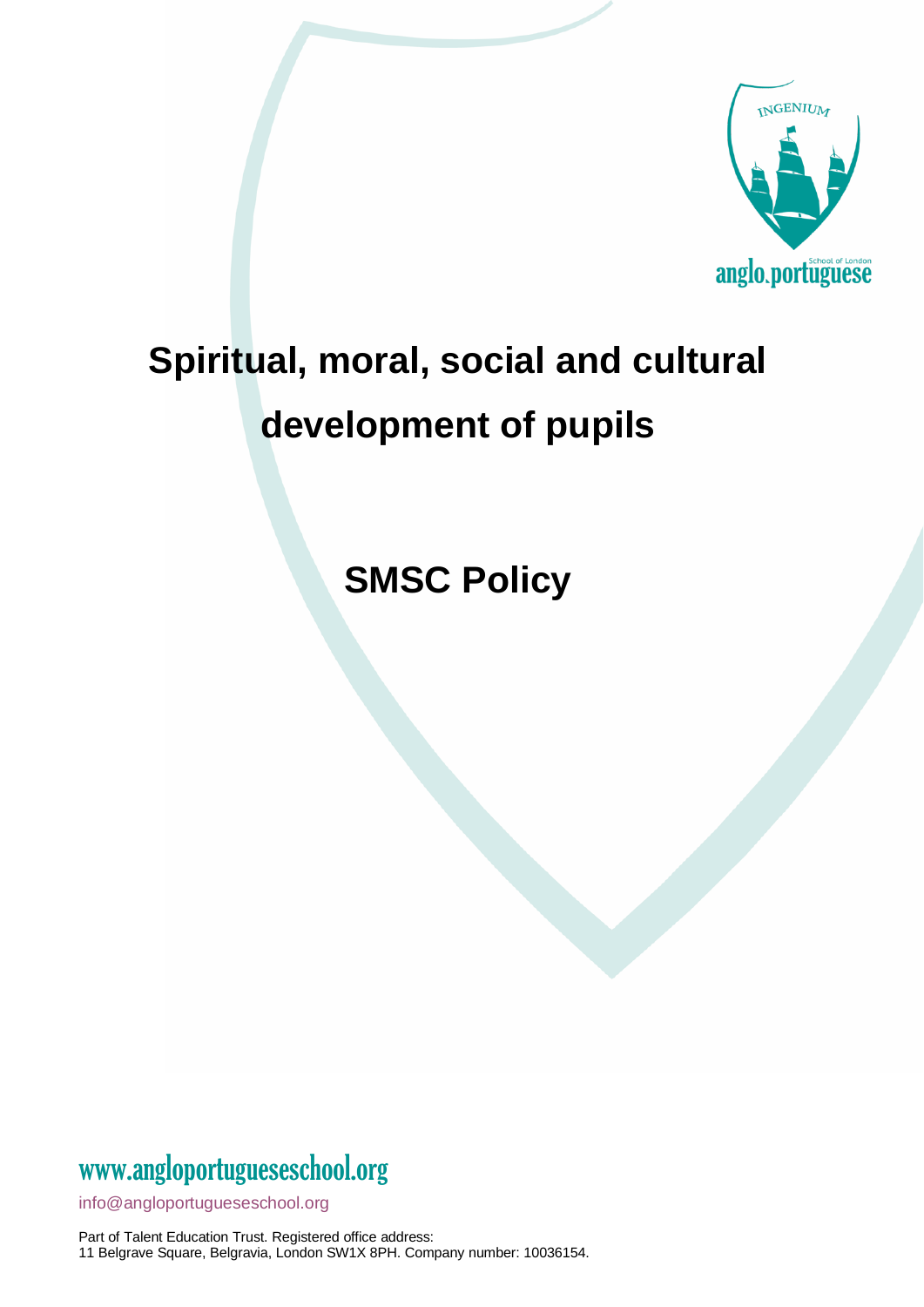At APSOL, we believe that all areas of the National Curriculum (UK) will provide children with SMSC opportunities. As such, the content for our school curriculum will be drawn from the guidance provided by the National Curriculum and programmes of study for all subjects, thus ensuring our curriculum is broad and balanced.

In addition, explicit opportunities to promote pupils' development in these areas are provided in religious education and PSHE framework. We will follow the Wandsworth SACRE syllabus for Religious education and Jigsaw for PSHE.

Our approach to SMSC will be a whole school approach:

- SMSC calendar which includes cultural festivals, themed weeks including anti-bullying week. We will provide opportunities for cultural events that reflect the diversity in our community for example: St Martin's Day (Portugal), Carnival (Brazil), St George's Day (England), Diwali, Christmas etc
- Daily collective worship, assemblies assemblies with global, National and local focci, events, sharing assemblies
- Celebrating different religious festivals
- RE curriculum planning Wandsworth SACRE syllabus whole school approach
- PSHCE Curriculum Jigsaw PSHE whole school approach Cultural development will be further developed by:
- School visits to museums, galleries, concerts and theatre
- Meetings with authors and key professionals that will raise their aspiration and interest for learning
- Workshops dance, music, language
- Sports events and whole school sports day

The Department for Education (DfE) says that every state-funded school must offer a curriculum that is balanced and broadly based, and which:

- Promotes the spiritual, moral, cultural, mental and physical development of pupils at the school and of society
- Prepares pupils at the school for the opportunities, responsibilities and experiences of later life

### www[.angloportugueseschool.org](https://angloportugueseschool.org/)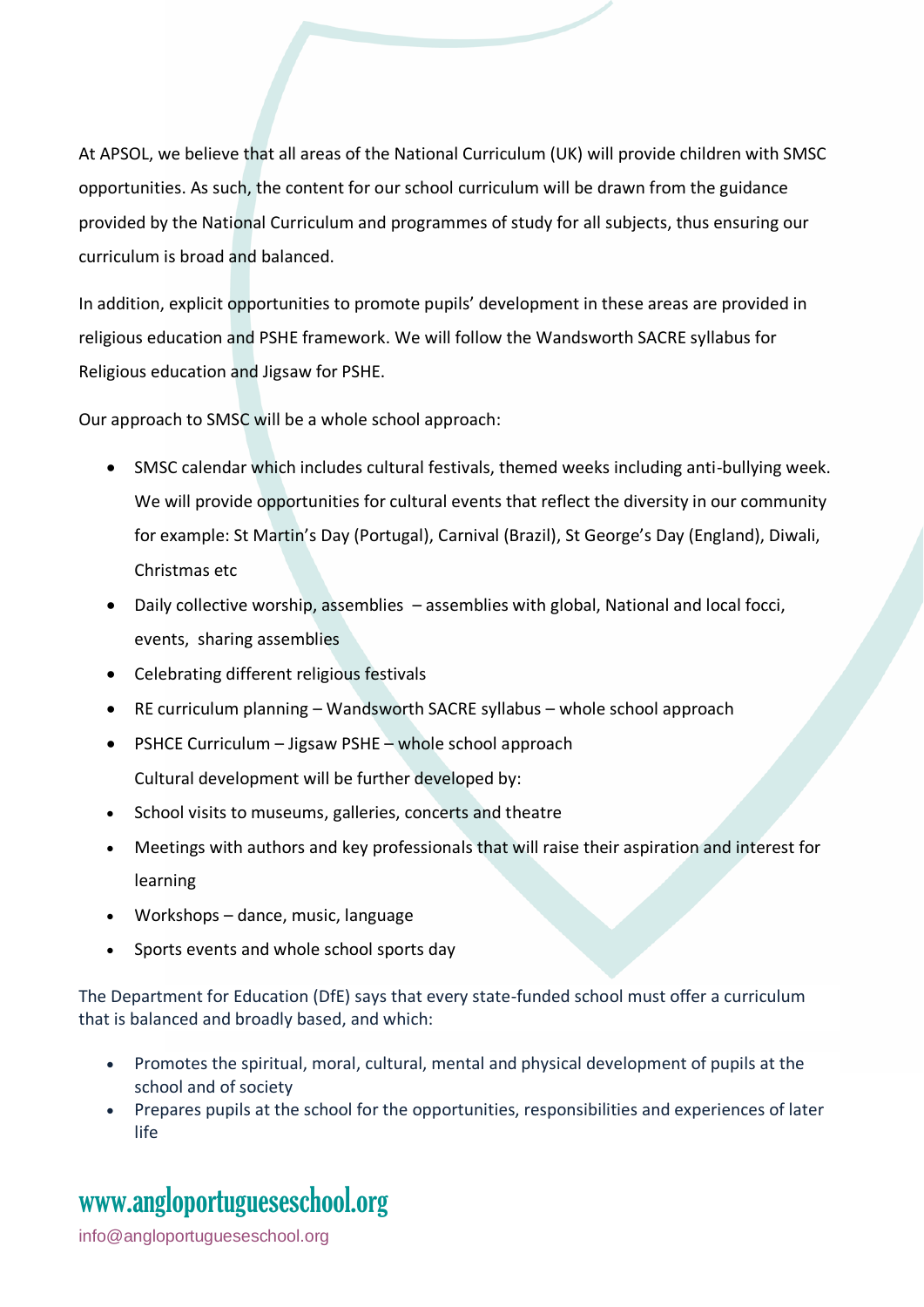In November 2014, the DfE produced guidance for maintained schools on actively promoting British values as part of the requirement to provide for the SMSC development of their pupils.

Schools should promote the fundamental **British values of democracy, the rule of law, individual liberty, and mutual respect and tolerance of those with different faiths and beliefs.** It says that, through their provision of SMSC, schools should:

- Enable students to develop their self-knowledge, self-esteem and self-confidence
- Enable students to distinguish right from wrong and to respect the civil and criminal law of England
- Encourage students to accept responsibility for their behaviour, show initiative, and to understand how they can contribute positively to the lives of those living and working in the locality of the school and to society more widely
- Enable students to acquire a broad general knowledge of and respect for public institutions and services in England
- Further tolerance and harmony between different cultural traditions by enabling students to acquire an appreciation of and respect for their own and other cultures
- Encourage respect for other people
- Encourage respect for democracy and support for participation in the democratic processes, including respect for the basis on which the law is made and applied in England.

The guidance also describes the understanding and knowledge of pupils as a result of schools promoting fundamental British values.

Legislation that applies to independent schools, academies and free schools has the same list of expectations for promoting British values as in the guidance for maintained schools, linked to above.

This is set out in the Education (Independent School Standards) (England) (Amendment) Regulations 2014.

The regulations also state that to meet the standard for the SMSC development of pupils, the proprietor of the independent school, academy or free school must:

- Prevent the promotion of partisan political views in the teaching of any subject in the school
- Take steps to ensure that, where political issues are brought to the attention of pupils, the pupils are offered a balanced presentation of opposing views.

The balanced presentation of opposing views applies while pupils are in attendance at school, and while they are taking part in extra-curricular activities provided by, or on behalf of, the school

**Spiritual Development**

# www[.angloportugueseschool.org](https://angloportugueseschool.org/)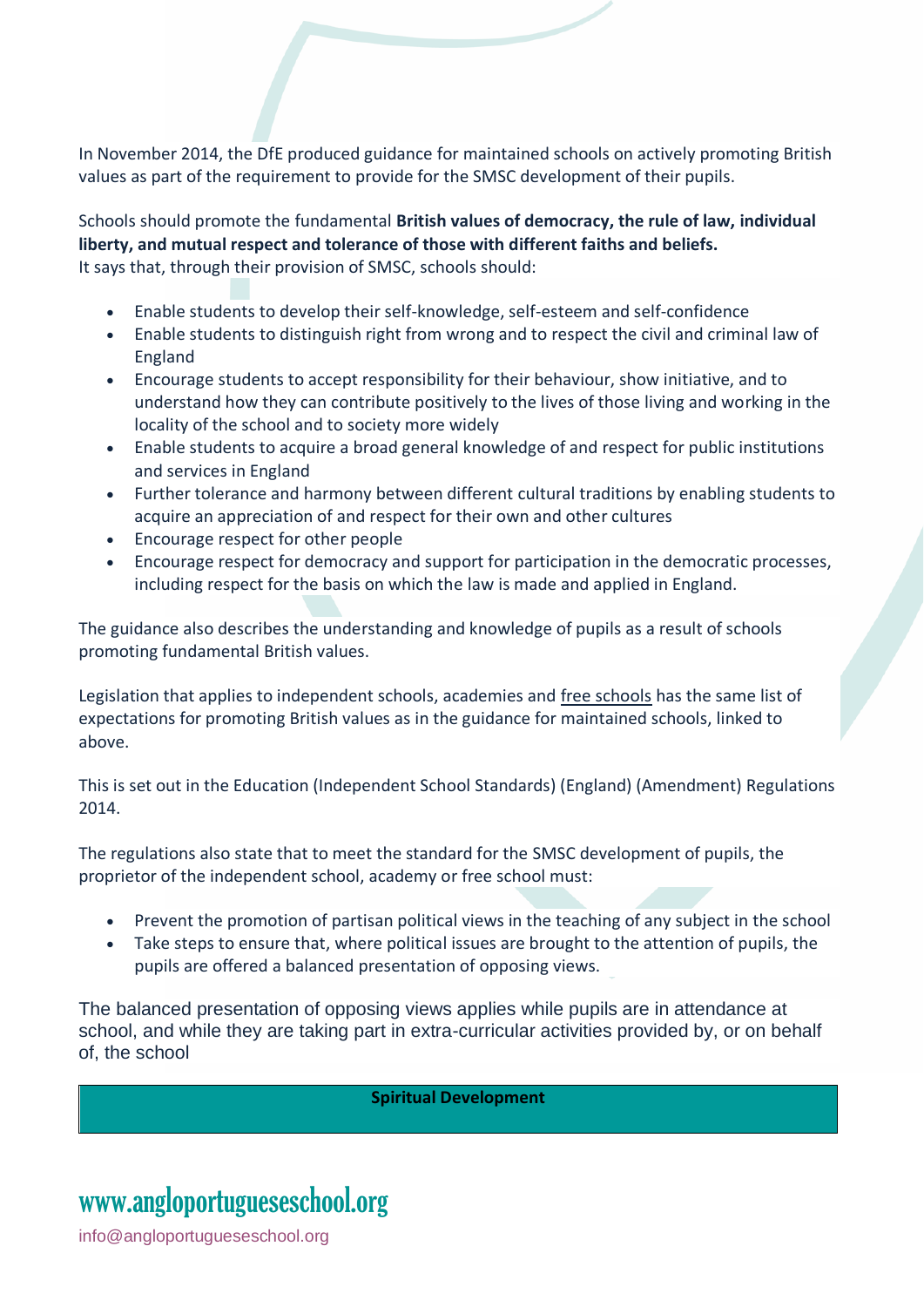| <b>Provision</b>           | How it will be implemented, evidenced                            |
|----------------------------|------------------------------------------------------------------|
| <b>Religious Education</b> | Wandsworth SACRE syllabus - RE curriculum plans, multi-faith     |
| curroiculum                | approach                                                         |
| Assemblies                 | Visiting places of worship and visits from faith groups to the   |
| Opportunities for quiet    | school                                                           |
| reflection                 | Whole school assemblies, celebrations of values, person of the   |
| Outdoor education          | week.                                                            |
| Whole school values based  | Outdoor learning opportunities (forest school/gardening)         |
| monthly themes             | <b>Residential visits KS2</b>                                    |
| Music curriculum           | Founders' day celebrations                                       |
|                            | Harvest, Christmas and Easter celebrations                       |
|                            | Celebrating other festivals Eid, Diwali (school context)         |
|                            | Opportunity for debate and discussion                            |
|                            | Appreciation for music including singing, performing and playing |
|                            | instruments.                                                     |

Planned opportunities for spiritual development in all subjects can be seen across the school. Children are given opportunities to reflect upon the meaning of spiritual experiences.

Examples of experiences commonly regarded as spiritual include:

- Curiosity and questions
- Awe and wonder
- Connection and belonging
- Heightened self-awareness
- Deep feelings of what is felt to be ultimately important

#### www[.angloportugueseschool.org](https://angloportugueseschool.org/)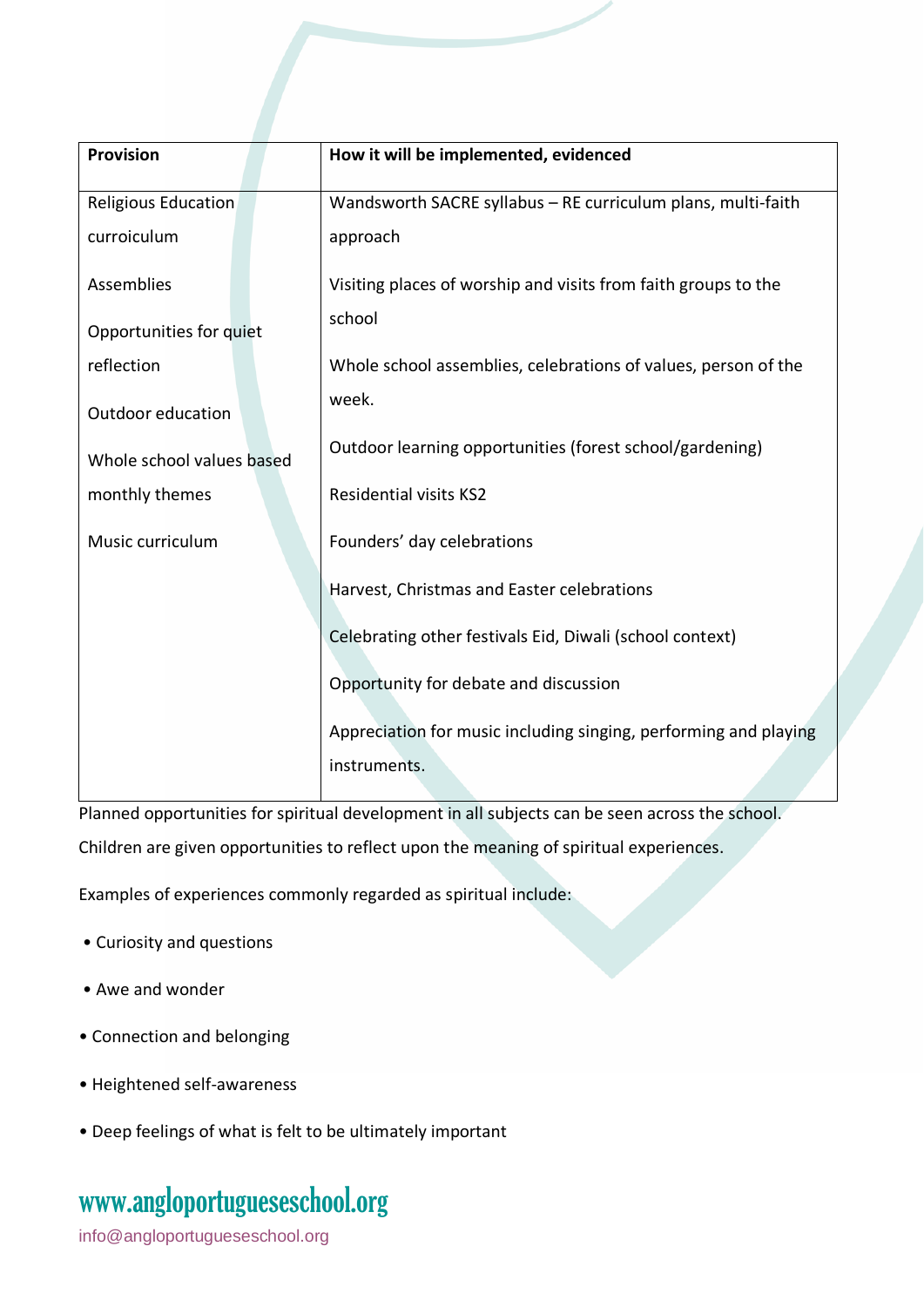• A sense of security, well-being, worth and purposefulness

The school will develop a climate within which all children can grow and flourish, respect others and be respected; accommodating difference and respecting the integrity of individuals.

| <b>Moral Development</b>          |                                                                  |  |
|-----------------------------------|------------------------------------------------------------------|--|
| <b>Provision</b>                  | How it will be implemented, evidenced                            |  |
| School beahviour policy and       | Regular behaviour reviews and monitoring - reflective and        |  |
| code of conduct -Good to be       | consistent approach to behaviour management                      |  |
| green behaviuour system           | School rules and expectations shared and agreed by all           |  |
| <b>PSHCE curriculum</b>           | Celebration of chidlren's achievements                           |  |
| Religious education curriculum    | Anti-bullying curriculum and activities                          |  |
| Pupil voice                       | Teaching of e-safety (progressive units - whole school e-safety  |  |
| Talking part in charitable events | modules)                                                         |  |
| Rights respecting schools         | Whole school assemblies, explicit discussion about school        |  |
| Computing curriculum - e-         | values, British values, value of the month                       |  |
| safety whole school approach      | School value certificates                                        |  |
| Whole school curriculum design    | Circle time                                                      |  |
|                                   | School council, eco committee, anti-bullying ambassadors         |  |
|                                   | Charity appeals                                                  |  |
|                                   | Working with local nursing homes and pensioners                  |  |
|                                   | Whole school curriculum overview - links with topics, diversity  |  |
|                                   | of topics/learning approaches, cultural capital, current issues, |  |
|                                   | global issues - moral responsibility                             |  |
|                                   | Human rights, children's rights                                  |  |

### www[.angloportugueseschool.org](https://angloportugueseschool.org/)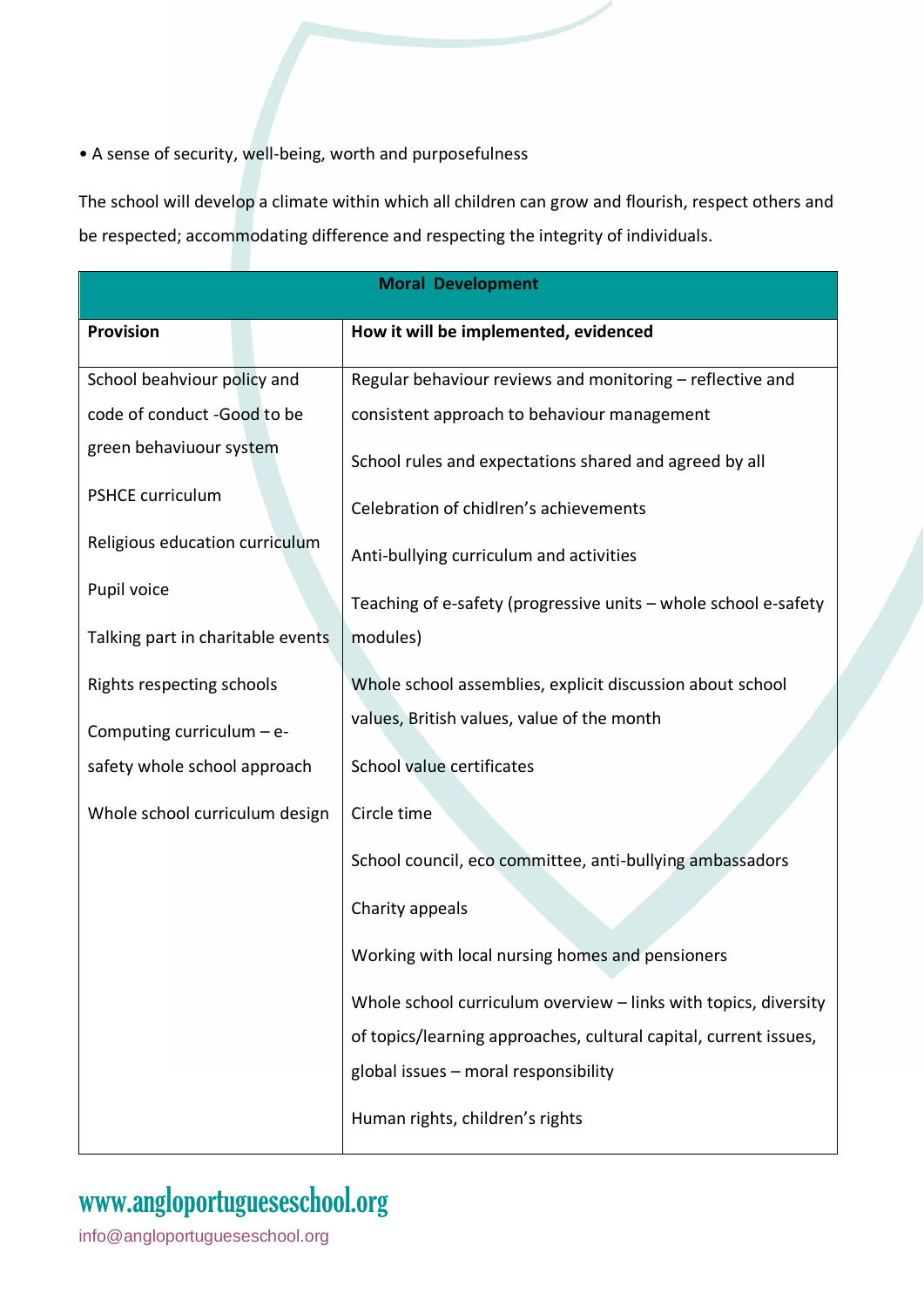|  | Rights respecting schools membership |
|--|--------------------------------------|
|  | Debate sessions in class/club        |

We support children to:

•Distinguish right from wrong, based on knowledge of the moral codes of their own and other cultures

•Develop an ability to think through the consequences of their own and others' actions

•Have an ability to make responsible and reasoned judgements

•Ensure a commitment to personal values

•Have respect for others' needs, interests and feelings, as well as their own

•Develop a desire to explore their own and others' views, and an understanding of the need to review and re-assess their values, codes and principles in the light of experience Our school develops pupil moral development by:

•Providing a clear moral code as a basis for behaviour which is promoted consistently through all aspects of the school

•Promoting racial, religious and other forms of equality

•Giving pupils opportunities across the curriculum to explore and develop moral concepts and values –for example, personal rights and responsibilities, truth, justice, equality of opportunity, right and wrong

•Developing an open and safe learning environment in which pupils canexpress their views and practice moral decision making

•Rewarding expressions of moral insights and good behaviour

•Recognising and respecting the codes and morals of the different cultures represented in the school and wider community

# www[.angloportugueseschool.org](https://angloportugueseschool.org/)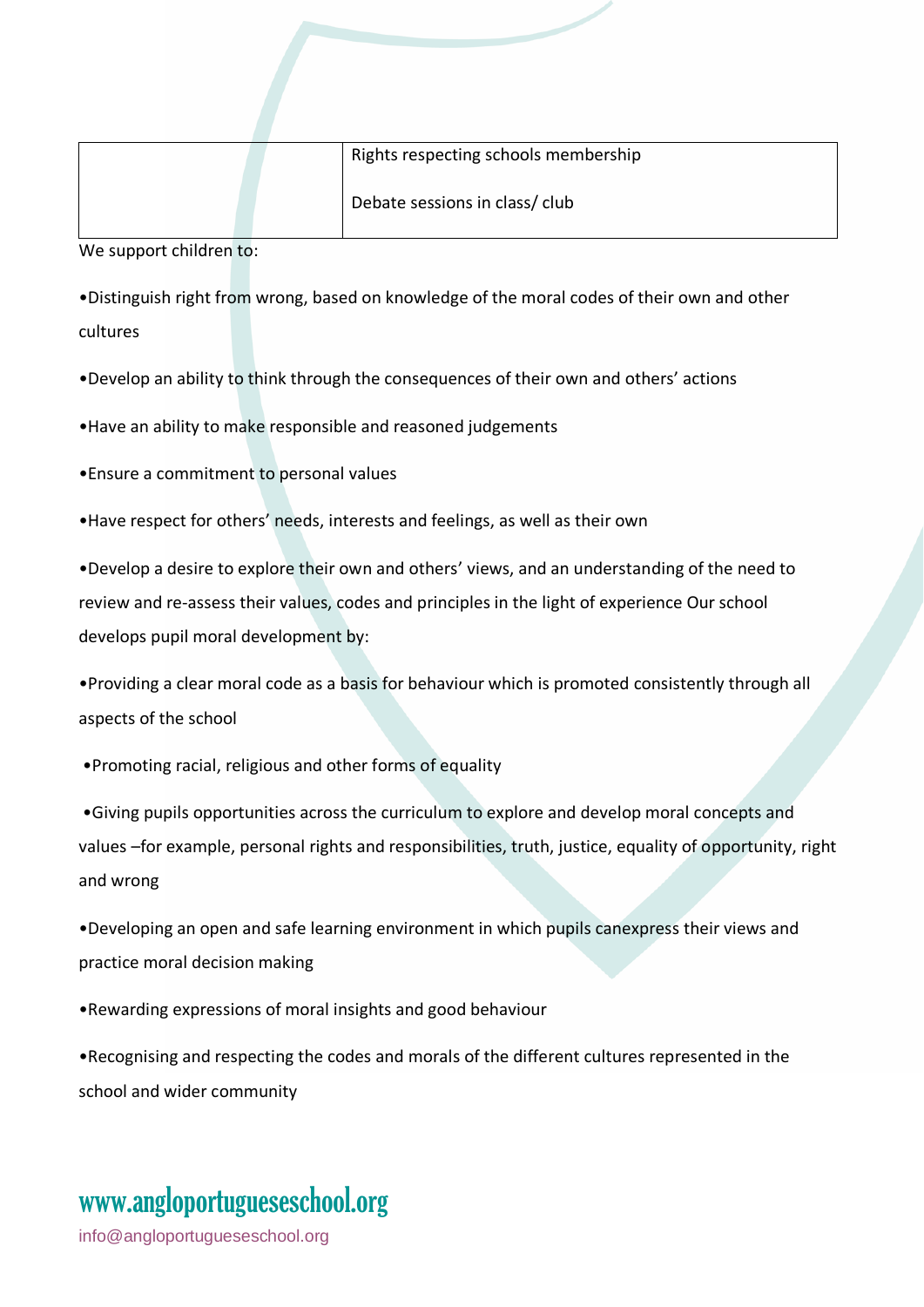•Encouraging pupils to take responsibility for their actions, for example, respect for property, care of the environment, and developing codes of behaviour

• Providing models of moral virtue through literature, humanities, sciences, arts and assemblies; reinforcing the school's values through images, posters, classroom displays, etc. and monitoring in simple ways, the success of what is provided

| <b>Social Development</b>        |                                                                 |  |  |
|----------------------------------|-----------------------------------------------------------------|--|--|
| <b>Provision</b>                 | How it will be implemented, evidenced                           |  |  |
| PSHCE curriculum including       | Pupil groups: school council, anti-bullying ambassadors, eco-   |  |  |
| <b>British Values</b>            | schools                                                         |  |  |
| Working collaboratively,         | Assemblies and al curriculum lessons in particular PSHE, PE, RE |  |  |
| including teams                  | lessons                                                         |  |  |
| Pupil voice                      | School House system and school house sports                     |  |  |
| Participation in extra-          | <b>Residential visits KS2</b>                                   |  |  |
| curricular activities            | After school clubs                                              |  |  |
| Whole school curriculum -        | Music curriculum and learning instruments collectively          |  |  |
| Arts (art, DT, music)            |                                                                 |  |  |
| <b>Outdoor learning</b>          | <b>Transition visits</b>                                        |  |  |
| opportunities                    | Play leaders                                                    |  |  |
| PE curriculum and events         | Class buddies                                                   |  |  |
| <b>British values assemblies</b> | Charity support - various events mapped out throughout the      |  |  |
| Music curriculum                 | curriculum and throughout the year                              |  |  |
|                                  | School behaviour system (Good to be green)                      |  |  |
|                                  | Performing, singing and creating music together                 |  |  |

### www[.angloportugueseschool.org](https://angloportugueseschool.org/)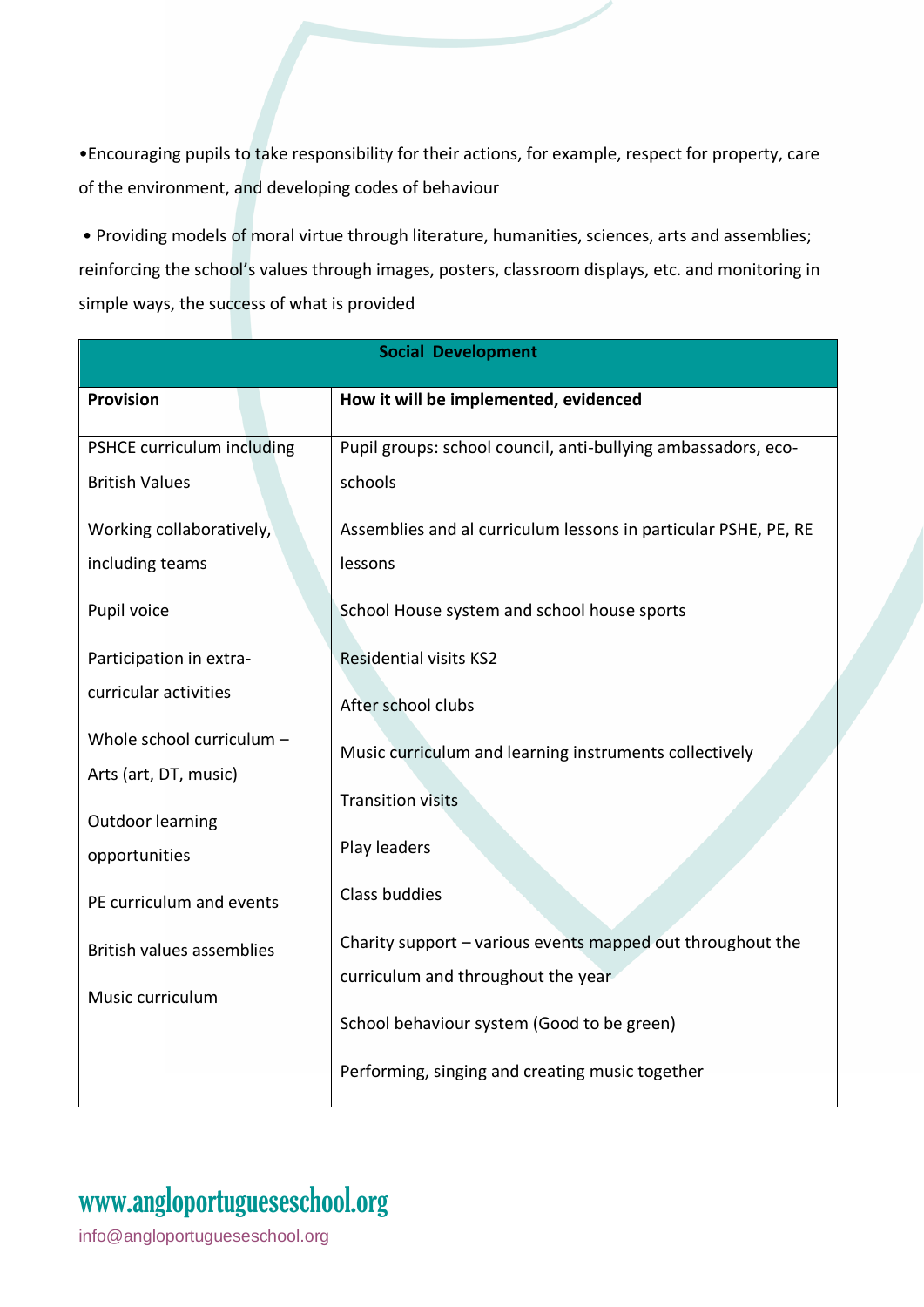At APSoL we recognise that pupils who are becoming socially aware are likely to be developing the ability to:

- •Adjust to a range of social contexts by appropriate and sensitive behaviour
- •Relate well to other people's social skills and personal qualities
- •Work successfully, as a member of a group or team
- •Share views and opinions with others
- •Resolve conflicts maturely and appropriately
- •Reflect on their own contribution to society
- •Show respect for people, living things, property and the environment
- •Exercise responsibility
- •Understand how societies function and are organised in structures such as the family, the school
- •Understand the notion of interdependence in an increasingly complex society
- Our school develops pupil social development by:
- •Identifying key values and principles on which school and community life is based
- •Fostering a sense of community, with common, inclusive values
- •Promoting racial, religious and other forms of equality
- •Encouraging pupils to work co-operatively
- •Encouraging pupils to recognise and respect social differences and similarities

•Providing positive experiences to reinforce our values as a school community –for example, through assemblies, team building activities, residential experiences, school productions

•Helping pupils develop personal qualities, which are valued in a civilised society, for example, thoughtfulness, honesty, respect for difference, moral principles, independence, interdependence, self-respect and awareness of others' needs

### www[.angloportugueseschool.org](https://angloportugueseschool.org/)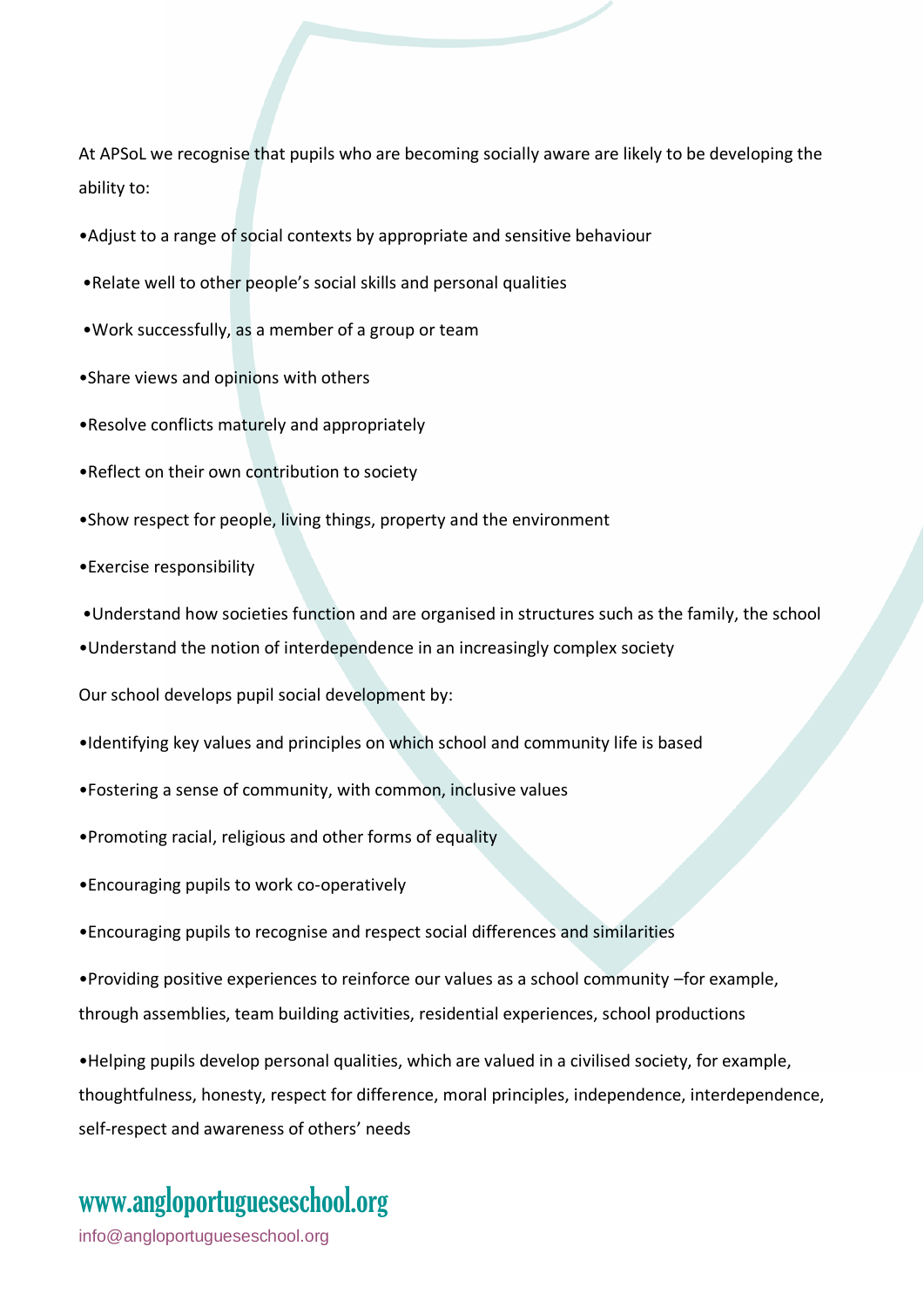•Providing opportunities for engaging in the democratic process and participating in community life

•Providing opportunities for pupils to exercise leadership and responsibility

•Providing positive and effective links with the world of work and the wider community

| <b>Cultural Development</b>                 |                                                                |  |  |
|---------------------------------------------|----------------------------------------------------------------|--|--|
| <b>Provision</b>                            | How it will be implemented, evidenced                          |  |  |
| School educational visits                   | School visits calendar: museums, theatres, concerts, events,   |  |  |
| Participation in a range of arts            | galleries                                                      |  |  |
| and related events                          | Assemblies that model British Values and opportunities for     |  |  |
| Language curriculum (MFL-                   | children to practise these: e.g. democracy - voting at school  |  |  |
| Portuguese, exposure to                     | Opportunities to meet authors from anglophone and              |  |  |
| cultures from Lusophone                     | lusophone communities                                          |  |  |
| communities and countries                   | Opportunities to take part in school performances,             |  |  |
| where Portuguese is spoken)                 | productions (related to their curriculum offer and to cultural |  |  |
| <b>British Values through PSHE</b>          | events)                                                        |  |  |
| curriculum, RE curriculum and<br>assemblies | Opportunities to learn a different instrument every year to    |  |  |
|                                             | develop a musical interest                                     |  |  |
|                                             | Cultural days and visits from people of different cultures     |  |  |
|                                             | Portuguese curriculum and literature, pen pals, links with     |  |  |
|                                             | schools in Lusophone countries                                 |  |  |
|                                             | After school clubs                                             |  |  |
|                                             | Sports events and days                                         |  |  |
|                                             | Opportunities for presenting their work and views              |  |  |

Cultural Development

## www[.angloportugueseschool.org](https://angloportugueseschool.org/)